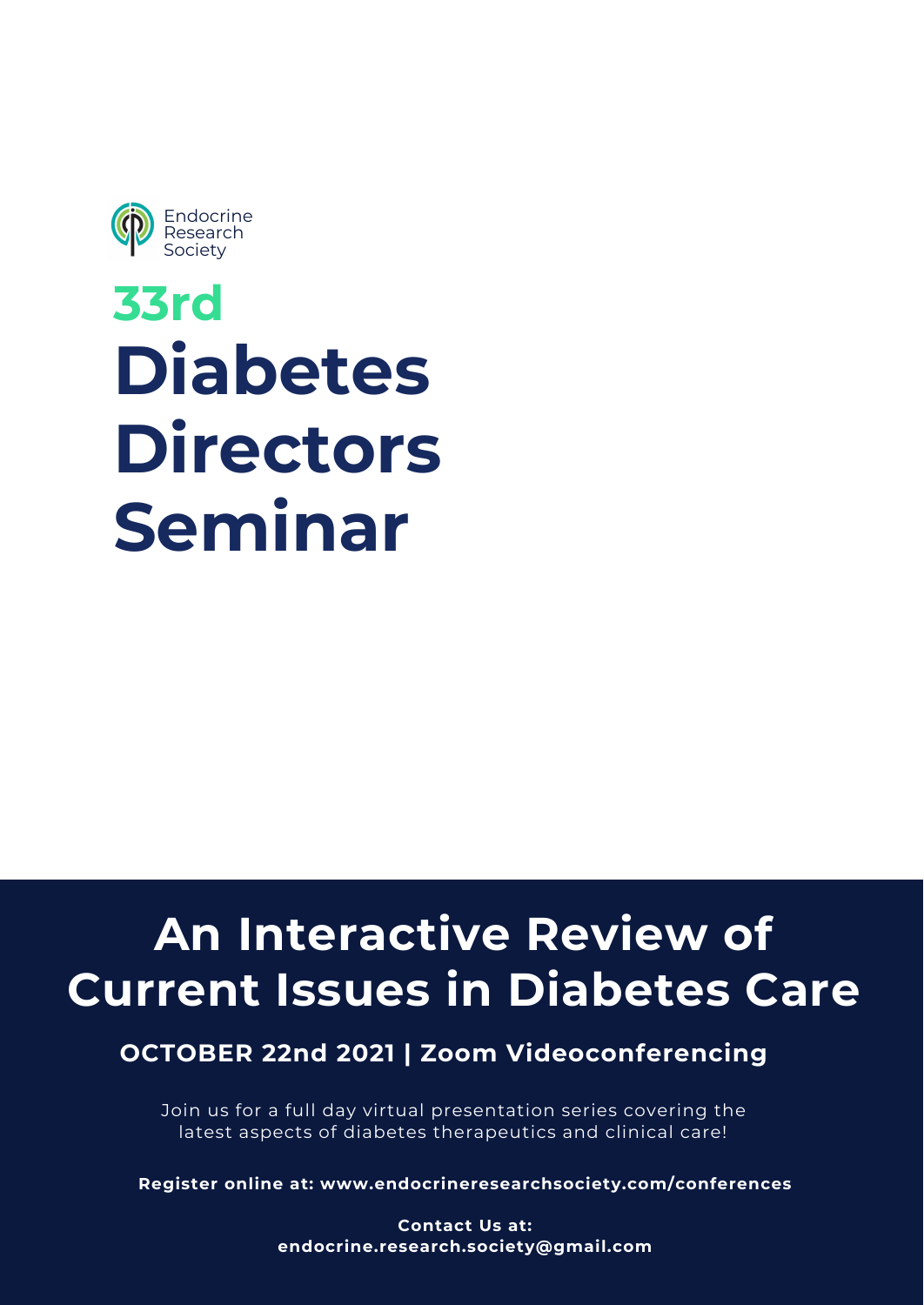Dr. Colette Davis, Family Physician, Vancouver, BC

Dr. Monika Pawlowska, Endocrinologist, Vancouver, BC

Dr. Adam White, Endocrinologist, Vancouver, BC

Dr. Brenden Hursh, MD, FRCPC, MHSc, Clinical Assistant Professor, Division of Endocrinology, Department of Pediatrics, Faculty of Medicine, University of British Columbia

Dr. Ian Yu, DPM, BSc, MSc (Medical Education), FACFAS, DABPS

Dr. Richard Bebb, MD, ABIM, FRCPC, Clinical Associate Professor, Division of Endocrinology, University of British Columbia, Staff Physician, RJH / VGH, Vancouver Island Health Authority

Dr. Akshay Jain, MD, FRCPC, FACE, CCD, ECNU, DABIM, DABOM, Endocrinologist, Fraser River Endocrinology, Surrey, BC

Dr. Krishnan Ramanathan, MB., ChB, FRACP, FRCPC, Clinical Associate Professor, Division of Cardiology, University of British Columbia

Dr. Monika Pawlowska, MD, FRCPC, Clinical Assistant Professor, Division of Endocrinology, University of British Columbia

Dr. Adam White, MD, FRCPC, Clinical Assistant Professor, Division of Endocrinology, University of British Columbia

Dr. Sawyer Huget-Penner, MD, FRCPC, Division of Endocrinology & Metabolism, Fraser Health

Dr. Matthew Kula, MD, MSc, FRCPC, Clinical Assistant Professor, Division of Neurology, University of British Columbia

Upon completion of the program, participants will be able to:

1. Demonstrate sufficient knowledge to effectively communicate the progress of novel diabetes medical knowledge with their patients.

2. Understand the clinical applications of new diabetes technologies and medications. 3. Increase confidence in managing specific diabetes complications and patient subgroups.

This course will provide current and critical information pertaining to the treatment and care of diabetes to individuals primarily responsible for the management of diabetes within their own groups and communities. Diabetes topics that will be discussed in this course includes: diabetes policies in school settings, diabetes in hypogonadism, PCOS and pregnancy, the diabetic foot and other diabetic neuropathy complications, and a review of current diabetes medication and guidelines.

#### **COURSE FACULTY**

## **COURSE OBJECTIVES**

## **COURSE DESCRIPTION**

# **COURSE PLANNING COMMITTEE**